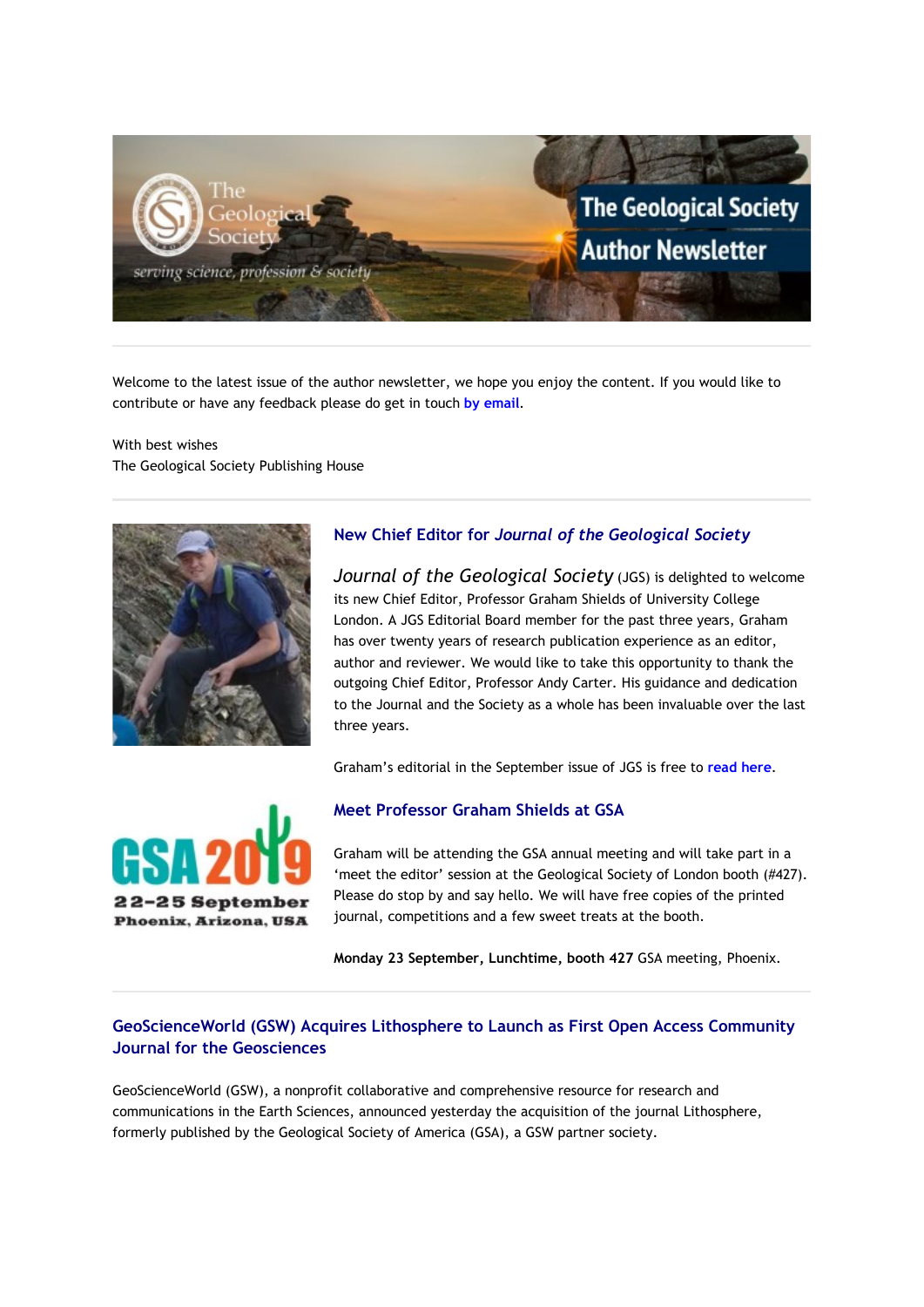Lithosphere will provide a unique publishing choice for authors in the geoscience community, achieved through an alliance between GSW and leading nonprofit societies, including the American Association of Petroleum Geologists (AAPG), Geological Society of America (GSA), Geological Society of London (GSL), Mineralogical Society of America (MSA), SEPM Society for Sedimentary Geology, Society of Exploration Geophysicists (SEG), and Society of Economic Geologists (SEG).

#### **[View more information here](https://eur01.safelinks.protection.outlook.com/?url=http%3A%2F%2Fgeologicalsociety.msgfocus.com%2Fc%2F1QQrZdiKqYBQVjkIifR027NJ&data=02%7C01%7Clucy.pullen%40geolsoc.org.uk%7Ca51d414b08f54f6ce39008d73c3d341b%7C8793af0570194bd4bcbe1895301e92f9%7C0%7C0%7C637044105878781014&sdata=%2B9z%2FTATdbkJJFekrk%2Fpod%2Bae8FHhr4TczwQtry%2FeDgI%3D&reserved=0)**

#### **Focus on Article level metrics**

The Geological Society of London is a signatory to the San Francisco Declaration on Research Assessment (DORA) which aims to eliminate the use of journal-based metrics, such as Journal Impact Factors, as a surrogate measure for the quality of an individual research article or an individual scientist's contributions.

As a publisher, we commit to presenting the Journal Impact Factor in a responsible way in the context of other citation metrics and journal-based metrics such as editorial and publication times. This is alongside the range of article-level metrics we provide to shift the focus of assessment to the scientific content of individual articles. **[Visit our new transparent metrics page](https://eur01.safelinks.protection.outlook.com/?url=http%3A%2F%2Fgeologicalsociety.msgfocus.com%2Fc%2F1QQslHqkGn6QJVlNacqNdgTS&data=02%7C01%7Clucy.pullen%40geolsoc.org.uk%7Ca51d414b08f54f6ce39008d73c3d341b%7C8793af0570194bd4bcbe1895301e92f9%7C0%7C0%7C637044105878791010&sdata=Aap0bWCdx7lbr%2BW2PjE6eMcI4%2BdOfxuZq5iDoqbLgpw%3D&reserved=0)** to find out more and view the new metrics.





This is a nice example from @geolsoc of how to present journal metrics to readers and authors: geolsoc.org.uk/CitationMetrics

We have received some great feedback. Do let us know what you think by **[emailing us](mailto:hello@geolsoc.org.uk?subject=Metrics)** or on Twitter **[@geolsoc](https://eur01.safelinks.protection.outlook.com/?url=http%3A%2F%2Fgeologicalsociety.msgfocus.com%2Fc%2F1QQsIbxUVLBQyxmS290Aoq01&data=02%7C01%7Clucy.pullen%40geolsoc.org.uk%7Ca51d414b08f54f6ce39008d73c3d341b%7C8793af0570194bd4bcbe1895301e92f9%7C0%7C0%7C637044105878791010&sdata=cHs0tQwG0cdc2oLnwajLt6YwhGqSB49NUPNQyfpdhms%3D&reserved=0)**



**[Read more](https://eur01.safelinks.protection.outlook.com/?url=http%3A%2F%2Fgeologicalsociety.msgfocus.com%2Fc%2F1QQtNDUFFX6Q0nq6DYJXVRis&data=02%7C01%7Clucy.pullen%40geolsoc.org.uk%7Ca51d414b08f54f6ce39008d73c3d341b%7C8793af0570194bd4bcbe1895301e92f9%7C0%7C0%7C637044105878801004&sdata=TZsy%2BrYQxBMQjrNvuTTwvF3GXDTTM65FRAKaaqwupnI%3D&reserved=0)**

#### **Top Tips from the Production Team**

#### **Permissions – [everything you need to know](https://eur01.safelinks.protection.outlook.com/?url=http%3A%2F%2Fgeologicalsociety.msgfocus.com%2Fc%2F1QQua82fVlBPOZrbvVjL70oB&data=02%7C01%7Clucy.pullen%40geolsoc.org.uk%7Ca51d414b08f54f6ce39008d73c3d341b%7C8793af0570194bd4bcbe1895301e92f9%7C0%7C0%7C637044105878810997&sdata=lm6Yjy0dH9j5QM4zd9hNTpKJ4pH52V%2Bo7W7pJunLK1s%3D&reserved=0)**

Have you ever struggled to work out if it's really necessary to seek permission to reuse even just one figure from another publication? Do you have to get permission even when it's your own figure that you want to reuse in another article? Have you ever wrestled with adapting or modifying a map or graph and then wondered is it sufficient just to credit the original author in the figure caption and not seek official permission? How do you go about requesting permission in the first place? Have you cited a colleague within your text as a 'personal communication' but never actually asked that person if it's ok to do that?

If you answer 'yes', 'don't know' or 'help!' to any of these then you need to check out our new Top Tips piece on '**Permissions – [everything you need to know](https://eur01.safelinks.protection.outlook.com/?url=http%3A%2F%2Fgeologicalsociety.msgfocus.com%2Fc%2F1QQuwC9QaK6PDBsgnRTyi9uK&data=02%7C01%7Clucy.pullen%40geolsoc.org.uk%7Ca51d414b08f54f6ce39008d73c3d341b%7C8793af0570194bd4bcbe1895301e92f9%7C0%7C0%7C637044105878810997&sdata=bSdxHEtMPEUMTHdKHGOvzMW8UewZAz4cyeSc%2B9HOaBo%3D&reserved=0)**' … but maybe didn't like to ask! It covers everything we could think of … from reusing your own previously published figures in a new GSL work, someone else's figure from an article published by another publisher or by us, to using work in a PhD thesis and what it means for you now that GSL is a signatory to the STM guidelines. We even give you examples of what the principal Earth science publishers consider to be 'fair usage' and what acknowledgement they may wish you to include within your figure caption. We hope you find it useful!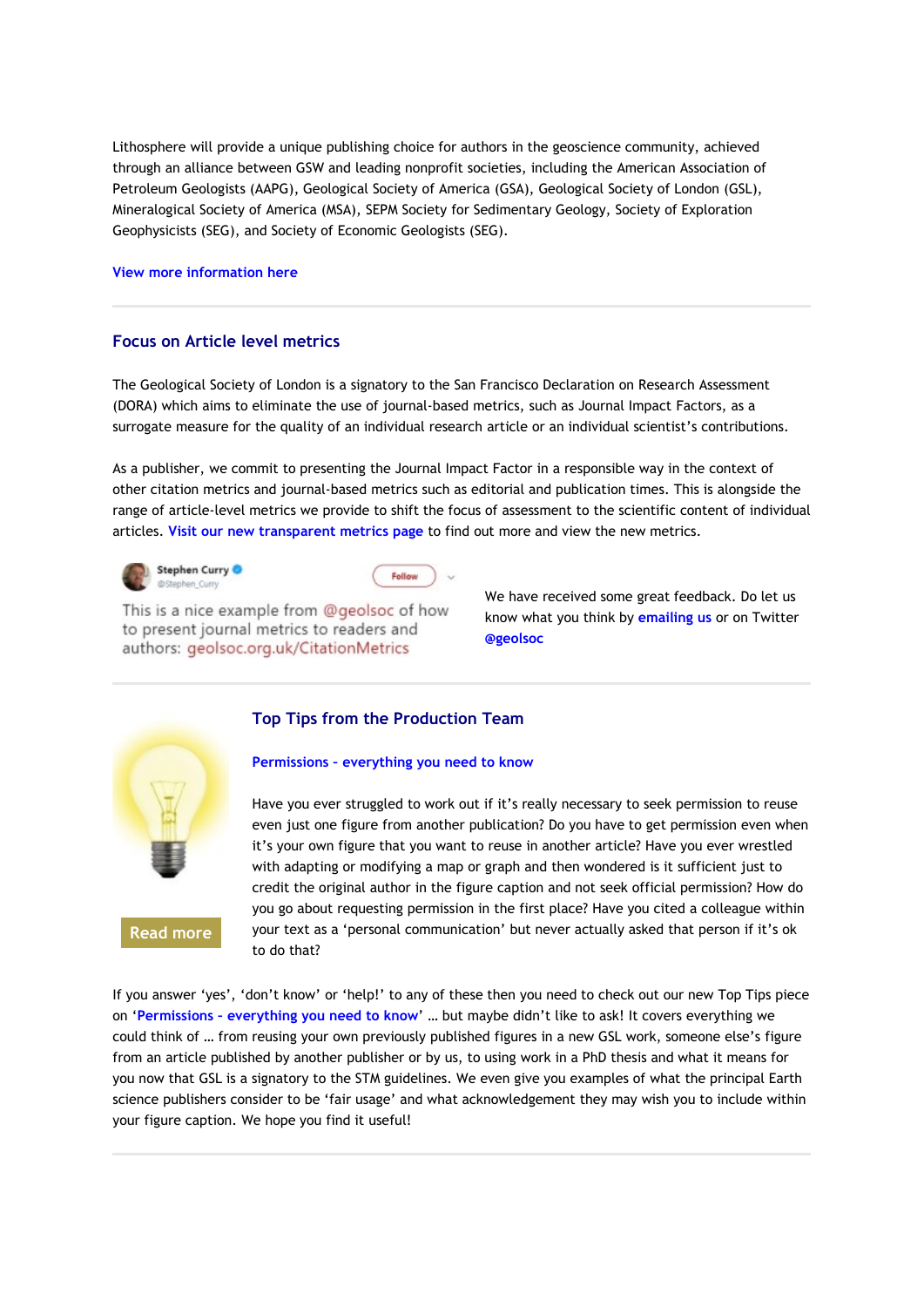

**[Complete the survey](https://eur01.safelinks.protection.outlook.com/?url=http%3A%2F%2Fgeologicalsociety.msgfocus.com%2Fc%2F1QQvfAp0Fx6PgPuq7L38ErH2&data=02%7C01%7Clucy.pullen%40geolsoc.org.uk%7Ca51d414b08f54f6ce39008d73c3d341b%7C8793af0570194bd4bcbe1895301e92f9%7C0%7C0%7C637044105878820989&sdata=3dhDFsgIa7gf7ZZx46PFrTRdmUA%2FbtM08R2dmlBUu2Q%3D&reserved=0)**

# **The Lyell Collection: have your say**

We are gathering feedback on how users interact with the publication sites in **[the Lyell Collection](https://eur01.safelinks.protection.outlook.com/?url=http%3A%2F%2Fgeologicalsociety.msgfocus.com%2Fc%2F1QQvC4wAUVBP5rvuZHCVPANb&data=02%7C01%7Clucy.pullen%40geolsoc.org.uk%7Ca51d414b08f54f6ce39008d73c3d341b%7C8793af0570194bd4bcbe1895301e92f9%7C0%7C0%7C637044105878830984&sdata=YNfJMiEFl79uGkJejhyWYo9OaDu1%2FF5MjGpSKbPU5lo%3D&reserved=0)** and would like to hear from you.

We'd like to know what you think could be improved: which useful features the sites are missing and which current features provide no benefit to you. If you have any ideas or thoughts please **[complete our short](https://eur01.safelinks.protection.outlook.com/?url=http%3A%2F%2Fgeologicalsociety.msgfocus.com%2Fc%2F1QQvYyEbak6OU3wzREcJ0JTk&data=02%7C01%7Clucy.pullen%40geolsoc.org.uk%7Ca51d414b08f54f6ce39008d73c3d341b%7C8793af0570194bd4bcbe1895301e92f9%7C0%7C0%7C637044105878830984&sdata=iTfBf9%2BB96401wMBoqQYyU07Usw6jGRlad2NMQiwvUg%3D&reserved=0) survey**. Three lucky participants will be chosen at random to win a print copy of a Special Publication of their choice.

Thank you.

# **Heartiest congratulations to the authors of the most read papers in August 2019 in the Lyell Collection**



# **Journal of the Geological Society**

**[The Mesoproterozoic Stac Fada proximal ejecta blanket, NW Scotland: constraints on](https://eur01.safelinks.protection.outlook.com/?url=http%3A%2F%2Fgeologicalsociety.msgfocus.com%2Fc%2F1QQwHwTlF76OxhyJBxmjn25C&data=02%7C01%7Clucy.pullen%40geolsoc.org.uk%7Ca51d414b08f54f6ce39008d73c3d341b%7C8793af0570194bd4bcbe1895301e92f9%7C0%7C0%7C637044105878840978&sdata=CdlpJk2GSW82yzQyZBDzn0Xh9jjy3GCXXEuJYTO3nJk%3D&reserved=0)  [crater location from field observations, anisotropy of magnetic susceptibility,](https://eur01.safelinks.protection.outlook.com/?url=http%3A%2F%2Fgeologicalsociety.msgfocus.com%2Fc%2F1QQwHwTlF76OxhyJBxmjn25C&data=02%7C01%7Clucy.pullen%40geolsoc.org.uk%7Ca51d414b08f54f6ce39008d73c3d341b%7C8793af0570194bd4bcbe1895301e92f9%7C0%7C0%7C637044105878840978&sdata=CdlpJk2GSW82yzQyZBDzn0Xh9jjy3GCXXEuJYTO3nJk%3D&reserved=0)  [petrography, and geochemistry](https://eur01.safelinks.protection.outlook.com/?url=http%3A%2F%2Fgeologicalsociety.msgfocus.com%2Fc%2F1QQwHwTlF76OxhyJBxmjn25C&data=02%7C01%7Clucy.pullen%40geolsoc.org.uk%7Ca51d414b08f54f6ce39008d73c3d341b%7C8793af0570194bd4bcbe1895301e92f9%7C0%7C0%7C637044105878840978&sdata=CdlpJk2GSW82yzQyZBDzn0Xh9jjy3GCXXEuJYTO3nJk%3D&reserved=0)**

By Kenneth Amor, Stephen P. Hesselbo, Don Porcelli, Adam Price, Naomi Saunders, Martin Sykes, Jennifer Stevanović and Conal MacNiocaill

Read 730 times



# **Quarterly Journal of Engineering Geology and Hydrogeology**

**[Atmosphere–vegetation–soil interactions in a climate change context; impact of](https://eur01.safelinks.protection.outlook.com/?url=http%3A%2F%2Fgeologicalsociety.msgfocus.com%2Fc%2F1QQxMZg6piBNZ7BYdn5GUto3&data=02%7C01%7Clucy.pullen%40geolsoc.org.uk%7Ca51d414b08f54f6ce39008d73c3d341b%7C8793af0570194bd4bcbe1895301e92f9%7C0%7C0%7C637044105878850976&sdata=7PbZt3dLDsFbNyMg7cfRVX%2F17W3c9E%2BitcORVdNb2xw%3D&reserved=0)  [changing conditions on engineered transport infrastructure slopes in Europe](https://eur01.safelinks.protection.outlook.com/?url=http%3A%2F%2Fgeologicalsociety.msgfocus.com%2Fc%2F1QQxMZg6piBNZ7BYdn5GUto3&data=02%7C01%7Clucy.pullen%40geolsoc.org.uk%7Ca51d414b08f54f6ce39008d73c3d341b%7C8793af0570194bd4bcbe1895301e92f9%7C0%7C0%7C637044105878850976&sdata=7PbZt3dLDsFbNyMg7cfRVX%2F17W3c9E%2BitcORVdNb2xw%3D&reserved=0)**

By A. M. Tang, P. N. Hughes, T. A. Dijkstra, A. Askarinejad, M. Brenčič, Y. J. Cui, J. J. Diez, T. Firgi, B. Gajewska, F. Gentile, G. Grossi, C. Jommi, F. Kehagia, E. Koda, H. W. ter Maat, S. Lenart, S. Lourenco, M. Oliveira, P. Osinski, S. M. Springman, R. Stirling, D. G. Toll and V. Van Beek

Read 860 times



# **Petroleum Geoscience: the international journal of geoenergy and applied earth science**

#### **[Geoscience and decarbonization: current status and future directions](https://eur01.safelinks.protection.outlook.com/?url=http%3A%2F%2Fgeologicalsociety.msgfocus.com%2Fc%2F1QQyvXvgU5BNClE7XgfhgLAl&data=02%7C01%7Clucy.pullen%40geolsoc.org.uk%7Ca51d414b08f54f6ce39008d73c3d341b%7C8793af0570194bd4bcbe1895301e92f9%7C0%7C0%7C637044105878860970&sdata=Of4QpoPU5lZkB7nAGDJa5ck4X6ldbEFE3LxYAheQCv8%3D&reserved=0)**

By Michael H. Stephenson, Philip Ringrose, Sebastian Geiger, Michael Bridden and David Schofield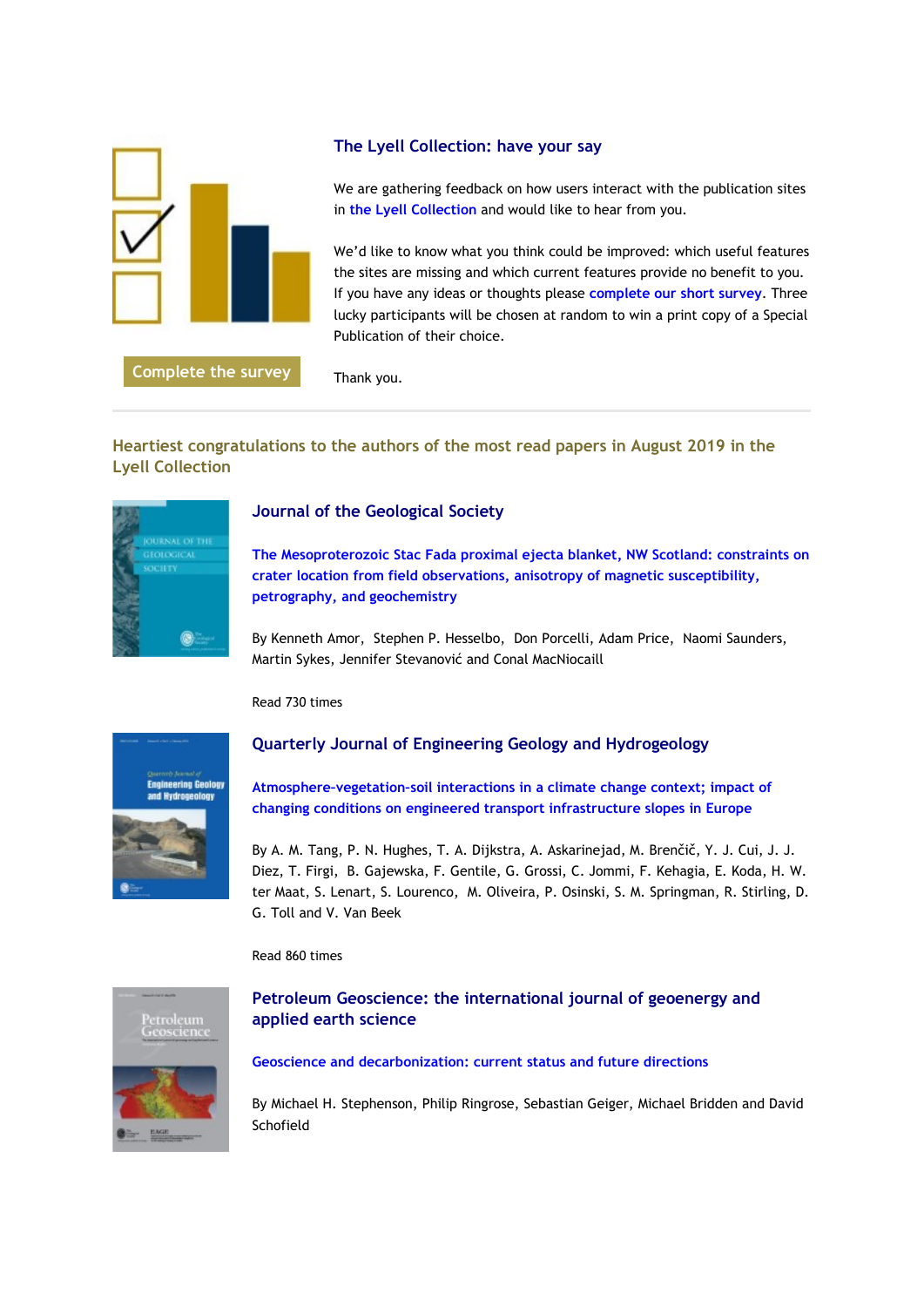Read 1,010 times



**Geochemistry: Exploration, Environment, Analysis**

**[Identification of the expression of earthquake-induced surface flooding by](https://eur01.safelinks.protection.outlook.com/?url=http%3A%2F%2Fgeologicalsociety.msgfocus.com%2Fc%2F1QQzeVKroSBNfzGhH9oRD3MD&data=02%7C01%7Clucy.pullen%40geolsoc.org.uk%7Ca51d414b08f54f6ce39008d73c3d341b%7C8793af0570194bd4bcbe1895301e92f9%7C0%7C0%7C637044105878870956&sdata=lX0m5DfrdZiL5%2Bg7soSysWx%2FF0dL4i2bBZmMCuWDuNU%3D&reserved=0)  [groundwater using detailed regolith mapping at the buried Atlántida Deposit,](https://eur01.safelinks.protection.outlook.com/?url=http%3A%2F%2Fgeologicalsociety.msgfocus.com%2Fc%2F1QQzeVKroSBNfzGhH9oRD3MD&data=02%7C01%7Clucy.pullen%40geolsoc.org.uk%7Ca51d414b08f54f6ce39008d73c3d341b%7C8793af0570194bd4bcbe1895301e92f9%7C0%7C0%7C637044105878870956&sdata=lX0m5DfrdZiL5%2Bg7soSysWx%2FF0dL4i2bBZmMCuWDuNU%3D&reserved=0)  [northern Chile](https://eur01.safelinks.protection.outlook.com/?url=http%3A%2F%2Fgeologicalsociety.msgfocus.com%2Fc%2F1QQzeVKroSBNfzGhH9oRD3MD&data=02%7C01%7Clucy.pullen%40geolsoc.org.uk%7Ca51d414b08f54f6ce39008d73c3d341b%7C8793af0570194bd4bcbe1895301e92f9%7C0%7C0%7C637044105878870956&sdata=lX0m5DfrdZiL5%2Bg7soSysWx%2FF0dL4i2bBZmMCuWDuNU%3D&reserved=0)**

By A. E. Brown, P. A. Winterburn and T. Bissig

Read 644 times

Scottish Journal of GEOLOGY

**Scottish Journal of Geology**



Informity to reclaim force Antonymous

By Chloe M. E. Young, Christophe Hendrickx, Thomas J. Challands, Davide Foffa, Dugald A. Ross, Ian B. Butler and Stephen L. Brusatte

**[New theropod dinosaur teeth from the Middle Jurassic of the Isle of Skye, Scotland](https://eur01.safelinks.protection.outlook.com/?url=http%3A%2F%2Fgeologicalsociety.msgfocus.com%2Fc%2F1QQzXTZBTFBMSNIrr2yrZlYV&data=02%7C01%7Clucy.pullen%40geolsoc.org.uk%7Ca51d414b08f54f6ce39008d73c3d341b%7C8793af0570194bd4bcbe1895301e92f9%7C0%7C0%7C637044105878870956&sdata=FMiStcxohLgxbW5Devw%2B79FugSphSAhkDfxel4BUAhw%3D&reserved=0)**

Read 154 times



#### **Proceedings of the Yorkshire Geological Society**

**[The Chalk of the Northern Province: a synopsis](https://eur01.safelinks.protection.outlook.com/?url=http%3A%2F%2Fgeologicalsociety.msgfocus.com%2Fc%2F1QQAGSeMosBMw1KBaVI2lEbd&data=02%7C01%7Clucy.pullen%40geolsoc.org.uk%7Ca51d414b08f54f6ce39008d73c3d341b%7C8793af0570194bd4bcbe1895301e92f9%7C0%7C0%7C637044105878880951&sdata=1P%2BidY0QtVwwegE3V1aXQzk9jI5N5kcx36fVP25JRiE%3D&reserved=0)**



Read 113 times



# **Special Publications**

### **[Why is Africa rifting?](https://eur01.safelinks.protection.outlook.com/?url=http%3A%2F%2Fgeologicalsociety.msgfocus.com%2Fc%2F1QQBMkBx8E6LXRNPMLrpT5tE&data=02%7C01%7Clucy.pullen%40geolsoc.org.uk%7Ca51d414b08f54f6ce39008d73c3d341b%7C8793af0570194bd4bcbe1895301e92f9%7C0%7C0%7C637044105878890943&sdata=6NepWq1gCedZGnEdonXELQdGBcT%2FFts%2B0An8yzA6Vf8%3D&reserved=0)**

By J.-Michael Kendall and Carolina Lithgow-Bertelloni

Read 953 times

### **Memoirs**

**[Chapter 2 Active tectonics of Myanmar and the Andaman Sea](https://eur01.safelinks.protection.outlook.com/?url=http%3A%2F%2Fgeologicalsociety.msgfocus.com%2Fc%2F1QQCviQHDr6LB5PZwEB0fnFW&data=02%7C01%7Clucy.pullen%40geolsoc.org.uk%7Ca51d414b08f54f6ce39008d73c3d341b%7C8793af0570194bd4bcbe1895301e92f9%7C0%7C0%7C637044105878900939&sdata=syLGWgWSlHxaSzcukfwl14LllBCWQkkH82s6pd%2BTT2A%3D&reserved=0)** By R. A. Sloan, J. R. Elliott, M. P. Searle and C. K. Morley

Read 1,207 times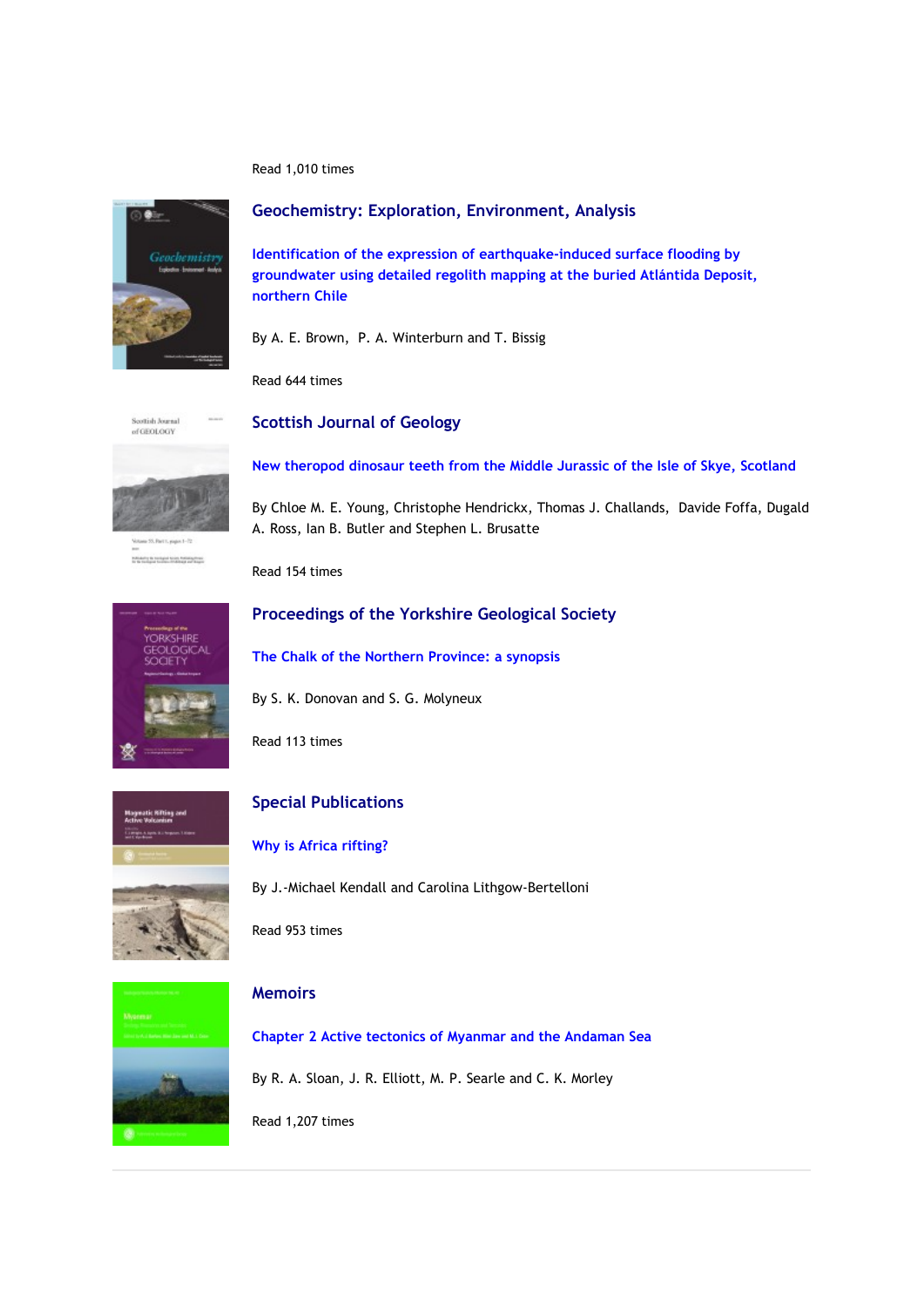#### **Who does what at the Publishing House**

**Journal of the Geological Society**: **[Contact Patricia Pantos](mailto:jgs@geolsoc.org.uk) Quarterly Journal of Engineering Geology and Hydrogeology[:](https://eur01.safelinks.protection.outlook.com/?url=http%3A%2F%2Fgeologicalsociety.msgfocus.com%2Fc%2F1QQCRMYhSPBLpHR4oBaNqwM5&data=02%7C01%7Clucy.pullen%40geolsoc.org.uk%7Ca51d414b08f54f6ce39008d73c3d341b%7C8793af0570194bd4bcbe1895301e92f9%7C0%7C0%7C637044105878910934&sdata=Xv8MLVY0ntq69m8tqYzgcRFoOAJH26kdp125o1osmSE%3D&reserved=0) [Contact Helen Floyd-Walker](https://eur01.safelinks.protection.outlook.com/?url=http%3A%2F%2Fgeologicalsociety.msgfocus.com%2Fc%2F1QQCRMYhSPBLpHR4oBaNqwM5&data=02%7C01%7Clucy.pullen%40geolsoc.org.uk%7Ca51d414b08f54f6ce39008d73c3d341b%7C8793af0570194bd4bcbe1895301e92f9%7C0%7C0%7C637044105878910934&sdata=Xv8MLVY0ntq69m8tqYzgcRFoOAJH26kdp125o1osmSE%3D&reserved=0) Petroleum Geoscience: [Contact Lucy Bell](mailto:pg@geolsoc.org.uk)**

**Geochemistry: Exploration, Environment, Analysis: [Contact Lucy Bell](mailto:geea@geolsoc.org.uk) Proceedings of the Yorkshire Geological Society: [Contact Lucy Bell](mailto:pygs@geolsoc.org.uk)**

**Scottish Journal of Geology: [Contact Patricia Pantos](mailto:sjg@geolsoc.org.uk) Special Publications and memoirs:** To propose a book: **[contact Maggie Simmons](mailto:maggie.simmons@geolsoc.org.uk)** and **[Bethan Phillips](mailto:bethan.phillips@geolsoc.org.uk)**. For queries related to production contact **[Jo Armstrong](mailto:jo.armstrong@geolsoc.org.uk)**, **[Samuel Lickiss](mailto:samuel.lickiss@geolsoc.org.uk)**. **For book submission queries: [Contact](mailto:EditorialOffice@geolsoc.org.uk)  [Tamzin Anderson](mailto:EditorialOffice@geolsoc.org.uk)**.

For anything else email **[hello@geolsoc.org.uk](mailto:hello@geolsoc.org.uk)**

# **Dates for your Diary**

7-8 October 2019 **[Responsible Investment in Natural Resources](https://eur01.safelinks.protection.outlook.com/?url=http%3A%2F%2Fgeologicalsociety.msgfocus.com%2Fc%2F1QQDeh5S8e6LejS9gxKABFSe&data=02%7C01%7Clucy.pullen%40geolsoc.org.uk%7Ca51d414b08f54f6ce39008d73c3d341b%7C8793af0570194bd4bcbe1895301e92f9%7C0%7C0%7C637044105878910934&sdata=ablKR6Y%2BcFxA9n719%2FeVqxLvYYXNpH92QfNTy84K9AU%3D&reserved=0)**, Burlington House, London, UK 29-31 October 2019 **[Salt Tectonics: Understanding Rocks that Flow](https://eur01.safelinks.protection.outlook.com/?url=http%3A%2F%2Fgeologicalsociety.msgfocus.com%2Fc%2F1QQDALdsnCBL2VTe8uknMOYn&data=02%7C01%7Clucy.pullen%40geolsoc.org.uk%7Ca51d414b08f54f6ce39008d73c3d341b%7C8793af0570194bd4bcbe1895301e92f9%7C0%7C0%7C637044105878920933&sdata=s0kw64phrbCBA%2BIeDgKAiqqHxxH3zV5Cgqlhv7%2Bik9s%3D&reserved=0)**, Burlington House,

London, UK

The Geological Society will be exhibiting at the following conferences

22-25 September 2019, **[GSA Annual Meeting](https://eur01.safelinks.protection.outlook.com/?url=http%3A%2F%2Fgeologicalsociety.msgfocus.com%2Fc%2F1QQDXfl2D16KRxUj0qUaXY4w&data=02%7C01%7Clucy.pullen%40geolsoc.org.uk%7Ca51d414b08f54f6ce39008d73c3d341b%7C8793af0570194bd4bcbe1895301e92f9%7C0%7C0%7C637044105878920933&sdata=8p2QBlNwlMQ8rnJXRkBLbTsndwRVL%2Bmcei2pv7%2Bwbj0%3D&reserved=0)**, Phoenix, USA - visit us at booth #427 9-13 December 2019, **[AGU Fall Meeting](https://eur01.safelinks.protection.outlook.com/?url=http%3A%2F%2Fgeologicalsociety.msgfocus.com%2Fc%2F1QQEjJsCSpBKG9VnSntY97aF&data=02%7C01%7Clucy.pullen%40geolsoc.org.uk%7Ca51d414b08f54f6ce39008d73c3d341b%7C8793af0570194bd4bcbe1895301e92f9%7C0%7C0%7C637044105878920933&sdata=nj5FutPuXHH6bjW4eT%2FIGjyCGc8iHfokxQJlK4piV4I%3D&reserved=0)**, San Francisco, USA - visit us at booth #713